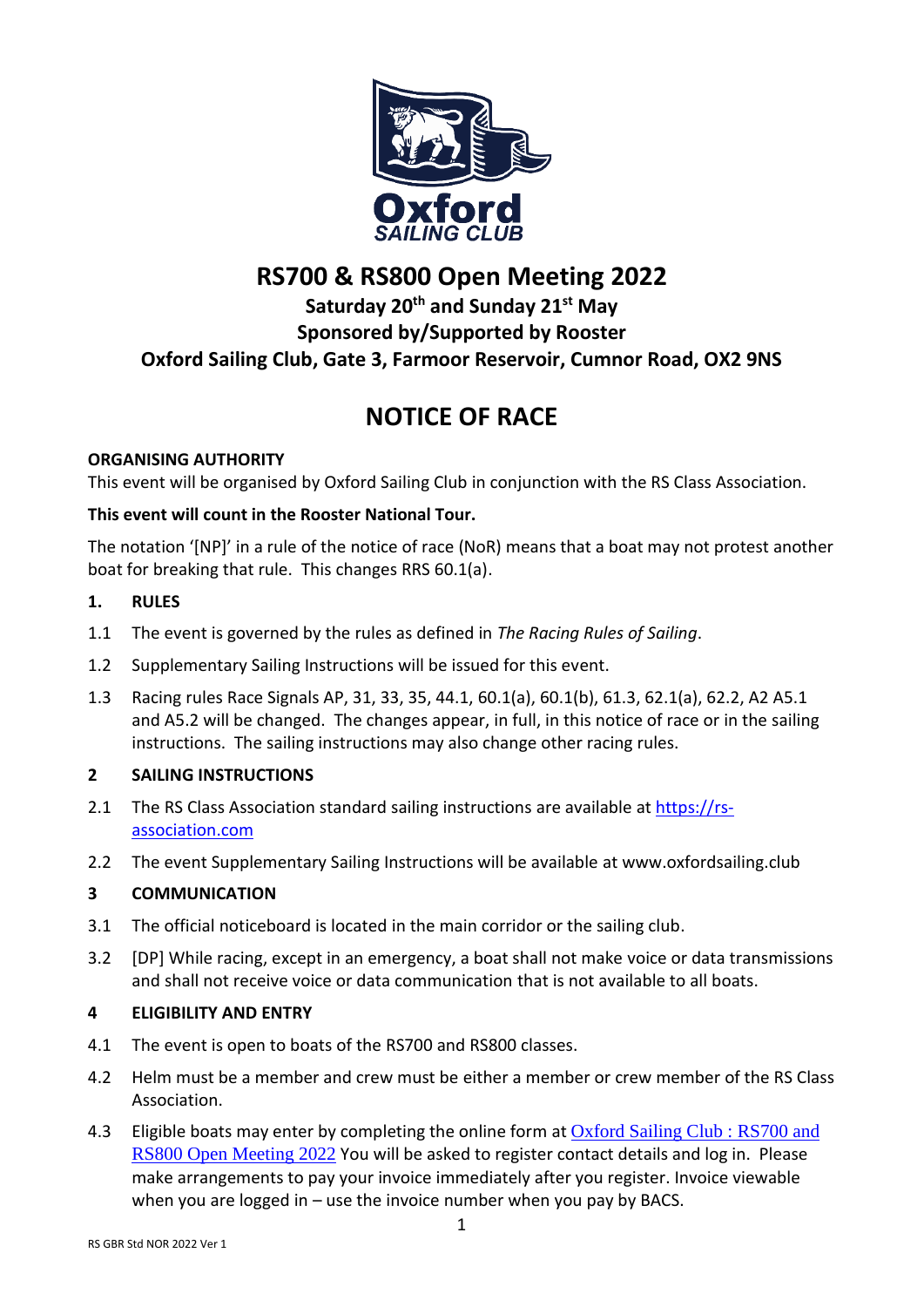- 4.4 To be considered an entry at an event, a boat shall complete all registration requirements and pay all fees.
- 4.5 Any competitors aged under 18 shall complete an Under 18s Consent Form. This can be downloaded from the RS Class Association websites and should be completed and handed in at registration.
- 4.6 Late entries will be accepted at the discretion of the Organising Committee, subject to the payment of a late entry surcharge.
- 4.7 The Organising Authority may cancel the event, cancel classes and reject or cancel entries in its absolute discretion, subject to RRS 76.
- 4.8 Should the Organising Authority cancel a class or reject an entry they shall refund the entry fee in full.
- 4.9 Should the Organising Authority cancel the event within 36 hours prior to the scheduled start of race 1 any refunds will be at the sole discretion of the Organising Authority.

#### **5 FEES**

Entry fees are as follows:

| <b>Class</b> | Early entry fee until 19th May | <b>Standard Fee</b> |
|--------------|--------------------------------|---------------------|
| RS700        | £30.00                         | £35.00              |
| RS800        | £40.00                         | £45.00              |

#### **6 CREW LIMITATIONS**

Does not apply.

## **7 ADVERTISING**

[DP] [NP] Boats may be required to display advertising chosen and supplied by the organising authority.

**8 QUALIFYING SERIES AND FINAL SERIES** Does not apply.

#### **9 SCHEDULE**

- 9.1 Registration: Online in advance or Saturday 20th May 10:00 to 12:00hrs
- 9.2 Briefing A briefing will be held at 12:00hrs on Saturday 20th May in the Clubhouse main room.

## 9.3 Racing:

| Date                          | Race                       |
|-------------------------------|----------------------------|
| Saturday 20 <sup>th</sup> May | Races 1 to 3, back-to-back |
| Sunday 21 <sup>st</sup> May   | Races 4 to 6, back-to-back |

- 9.4 Six races are scheduled.
- 9.5 The scheduled time of the first warning signal of the first race on Saturday 20<sup>th</sup> May is 12:55hrs. The scheduled time of the first warning signal of the first race on Sunday 21<sup>st</sup> May is 10:25hrs.
- 9.6 On the last scheduled day of racing no warning signal will be made after 14:00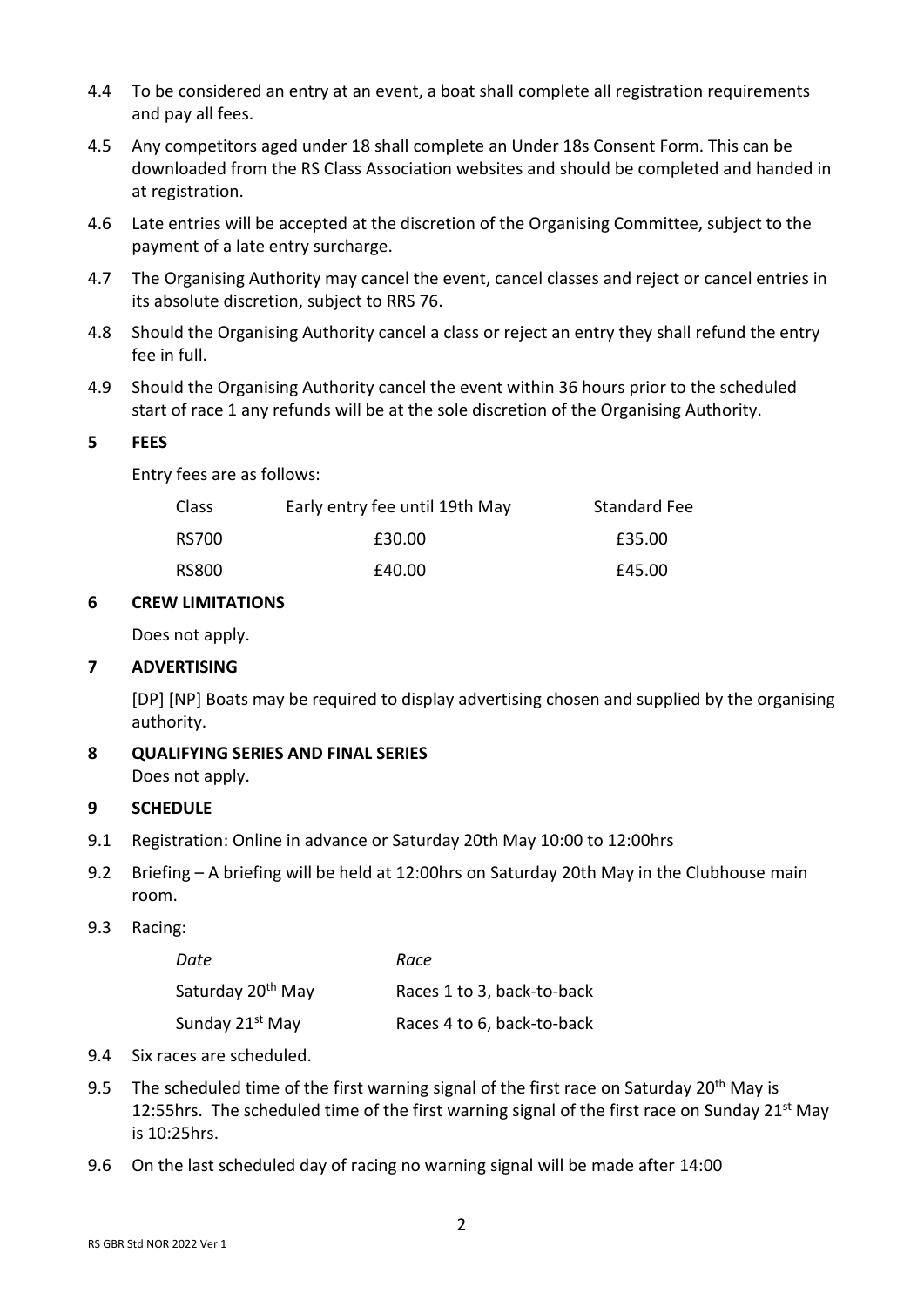# **10 EQUIPMENT INSPECTION**

Boats may be inspected at any time.

# **11 CLOTHING AND EQUIPMENT**

RRS 40.1 shall apply at all times while afloat.

# **12 VENUE**

The Sailing Area will be Farmoor 2 Reservoir.

# **13 COURSES**

The courses to be sailed will be Windward Leeward. Details will be provided in the Sailing Instructions.

# **14 PENALTY SYSTEM**

- 14.1 RRS 44.1 is changed so that the Two-Turns Penalty is replaced by the One-Turn Penalty.
- 14.2 The Post Race Penalty and the RYA Arbitration Procedures of the RYA Rules Disputes Procedures will be available. See the official notice board for details. Decisions from Arbitration can be referred to the protest committee but cannot be reopened or appealed.

# **15 SCORING**

- 15.1 Two races are required to be completed to constitute a series.
- 15.2 When fewer than four races have been completed, a boat's series score will be the total of her race scores. This changes RRS A2.

# **16 [DP] [NP] SUPPORT PERSON VESSELS**

- 16.1 Support teams, including all support persons and support person vessels shall stay outside areas where boats are racing from the time of the preparatory signal for the first start until all boats have finished or retired or the race committee signals a postponement, general recall or abandonment.
- 16.2 When the engine of a support vessel is running, all support persons on that vessel, shall wear a personal flotation device and the support vessel driver shall use a kill cord.

## **17 CHARTERED OR LOANED BOATS**

Does not apply.

## **18 BERTHING**

[DP] Boats shall be kept in their assigned places in the dinghy park.

## **19 HAUL-OUT RESTRICTIONS**

Does not apply.

# **20 DIVING EQUIPMENT AND PLASTIC POOLS**

Does not apply.

## **21 DATA PROTECTION**

The Data Processing Policy is available on the class website.

## **22 RISK STATEMENT**

22.1 RRS 3 of the Racing Rules of Sailing states: "The responsibility for a boat's decision to participate in a race or to continue to race is hers alone".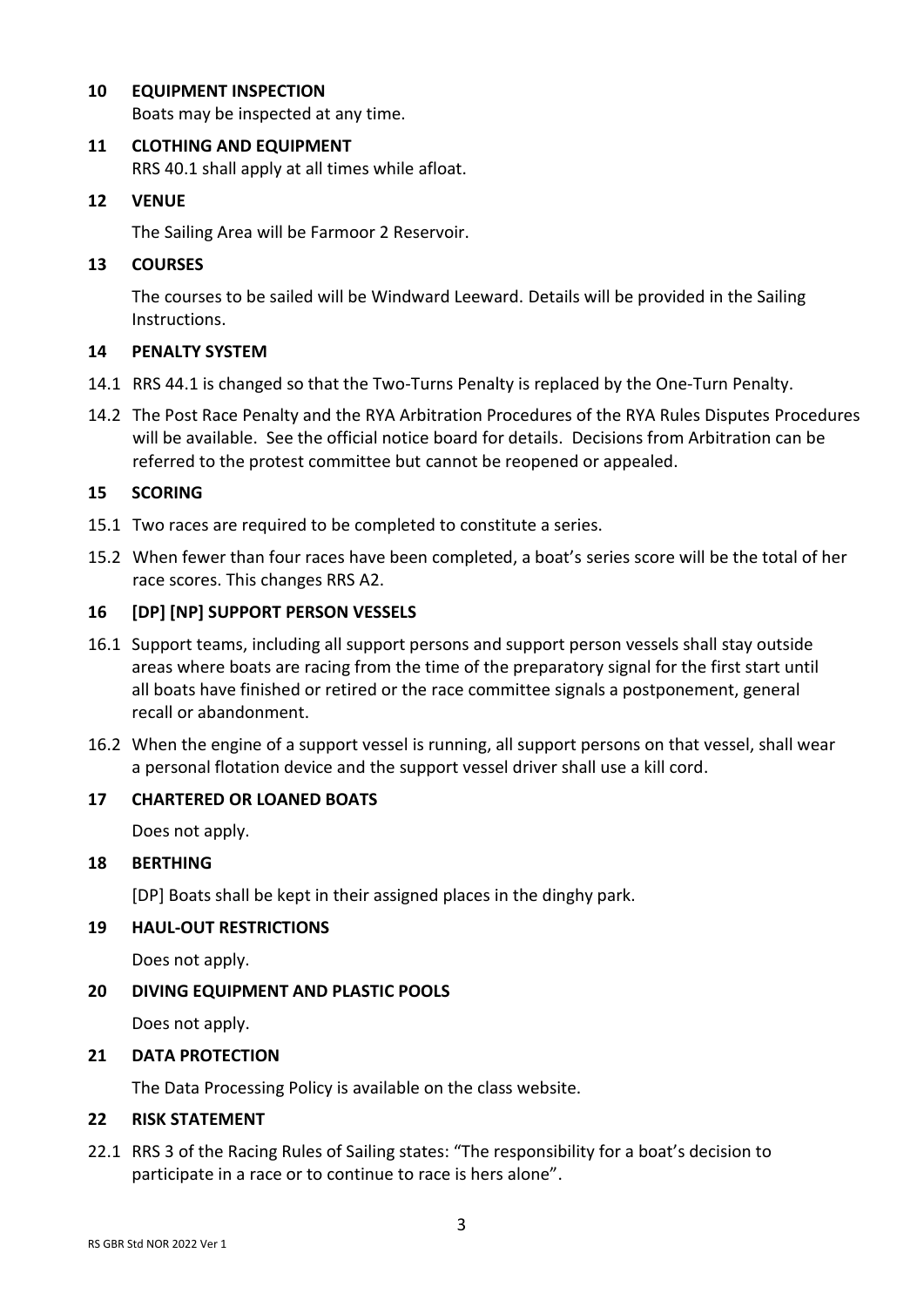Sailing by its nature is an unpredictable sport and therefore inherently involves an element of risk. By taking part in the event, each competitor agrees and acknowledges that:

- (a) They are aware of the inherent element of risk involved in the sport and accept responsibility for the exposure of themselves, their crew and their boat to such inherent risk whilst taking part in the event;
- (b) They are responsible for the safety of themselves, their crew, their boat and their other property whether afloat or ashore;
- (c) They accept responsibility for any injury, damage or loss to the extent caused by their own actions or omissions;
- (d) Their boat is in good order, equipped to sail in the event and they are fit to participate;
- (e) The provision of a race management team, patrol boats and other officials and volunteers by the event organiser does not relieve them of their own responsibilities;
- (f) The provision of patrol boat cover is limited to such assistance, particularly in extreme weather conditions as can be practically provided in the circumstances;
- (g) It is their responsibility to familiarise themselves with any risks specific to this venue or this event drawn to their attention in any rules or information produced for the venue or event and to attend any safety briefing held for the event.

# 22.2 [NP] [DP] COVID Statement

By taking part in any of the events covered by this notice of race, each competitor agrees and acknowledges that they are responsible for complying with any regulations in force from time to time in respect of COVID-19 and for complying with the venue/OA/sailing club COVID-19 procedures. Competitors and support persons shall comply with any reasonable request from an event official. Failure to comply may be misconduct. Reasonable actions by event officials to implement COVID-19 guidance, protocols, or legislation, even if they later prove to be unnecessary, are not improper actions or omissions.

## **23 INSURANCE**

Each participating boat shall be insured with valid third-party liability insurance with a minimum cover of £3,000,000 Pounds Sterling per incident or the equivalent.

## **24 PRIZES**

Prizes may be awarded, dependant on entries and at the discretion of the Race Committee, in each class as follows:

First, Second and Third

## **25 FURTHER INFORMATION**

For further information please contact www.oxfordsailing.club

## **END OF NOTICE OF RACE**

## **Arriving At Farmoor Reservoir (Gate 3):**

o For **biosecurity** if you are coming from fresh water, **please wash your boat down** using the pressure washers on the left-hand side of the car park. Please repeat this when you leave to prevent invasive species travelling to your home water (this is a Thames Water request).

o **Unloading your boat:** As large numbers are expected and space at reservoir level is very limited, please pull your boat on its trolley manually up the ramp from the car